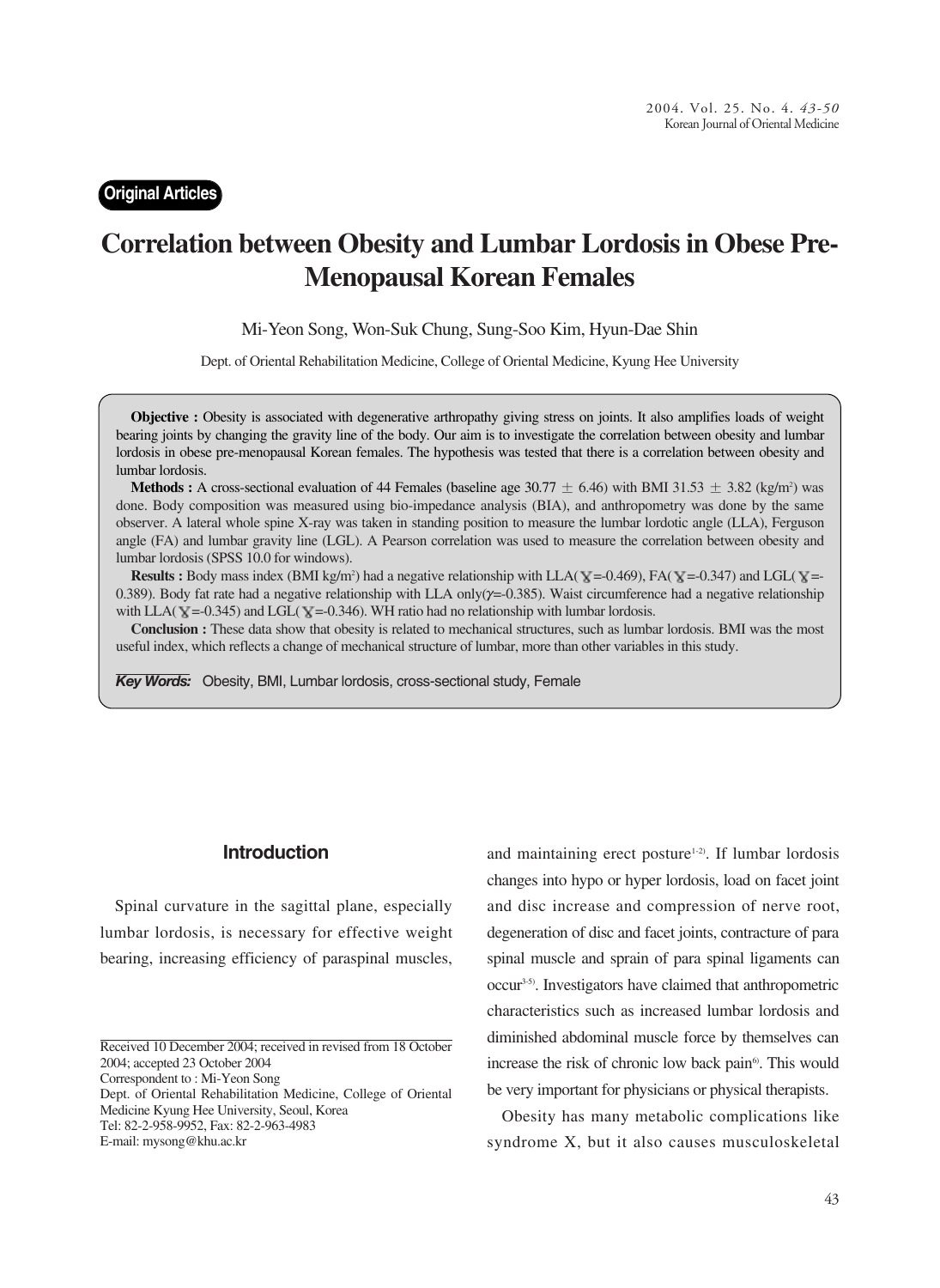disorders such as degenerative arthropathy. Changing of mechanical structure (such as lumbar lordosis) by obesity could cause much weight loading on joints<sup>7-9)</sup>. For routine clinical use, anthropometric measurements have been preferred because of ease of measurement and low cost. Waist circumference and BMI (body mass index, weight kg/height m<sup>2</sup>) are commonly used surrogates in diagnosing obesity and fat distribution.

The aim of this study is to investigate the correlation between obesity and lumbar lordosis in obese premenopausal Korean females, and to know if obesity can affect lumbar lordosis and low back pain.

### **Materials and Methods**

#### 1. Protocol

All medical evaluations were carried out on the same day. Subjects reported for testing in the morning in a fasted state to the Dept. of Oriental Rehabilitation, Kyung Hee Medical Center. The study was approved by the Institutional Review Board of Kyung Hee Oriental Medical Center and the subjects gave written consent to participate.

#### 2. Subject Recruitment

Subjects were required to be independent, community dwelling obese (BMI > 25 kg/m<sup>2</sup>) premenopausal Korean females, aged 21-45 years. Inclusion criteria required that subjects be ambulatory, nonexercising, nonsmoking, and have maintained current body weight 3 kg over the previous 3 months. Subjects with untreated diabetes mellitus, malignant/catabolic conditions, missing limb, joint replacement, on estrogen replacement therapy, or those taking medications that could potentially influence body composition were excluded from the study. Recruitment occurred through advertisements in newspapers and websites. The study

period was from April 1, 2003 to May 31, 2003 and data were collected on 44 females.

### 3. Anthropometrics

Wearing a hospital gown, body weight and height were measured to the nearest 0.1 kg and 0.5 cm respectively. Waist circumference and waist-to-hip ratio (W/H) were measured twice according to the WHO method (circumference of waist over 3 cm from ASIS) by the same observer.

#### 4. Bioelectrical impedance (BIA)

Body weight, fat mass, fat free mass (FFM) and bone mineral content were measured by BIA method (Inbody 2.0, Biospace, Seoul, Korea).

#### 5. Lateral lumbar X-ray

Lateral lumbar X-ray was taken in Dept. of Radiology, Kyung Hee Medical Center. Lumbar lordotic angle, Ferguson angle and lumbar gravity line on erect lateral lumbar X-ray were measured to estimate lumbar lordosis (Fig. 1,2,3).

Lumbar lordotic angle was measured between elongated margin of 1st lumbar upper border and 5th lumbar lower border.

Ferguson angle was measured between basement plane of sacrum and horizontal line.

A diagonal line to the opposite angle of 3rd spine and a perpendicular line from point of contact was drawn. Lumbar gravity line passes within anterior 1/3 of sacral basement in normal.

Data were analyzed by SPSS 10.0 for Windows. Pearson correlations were used to determine the correlation between each of the obesity measurements and lumbar lordosis  $(p<0.05)$ . Age, number of pregnancies and birth to lumbar lordosis were adjusted when analyzed effects of body weight to BMI, % of fat, waist circumference and WH ratio.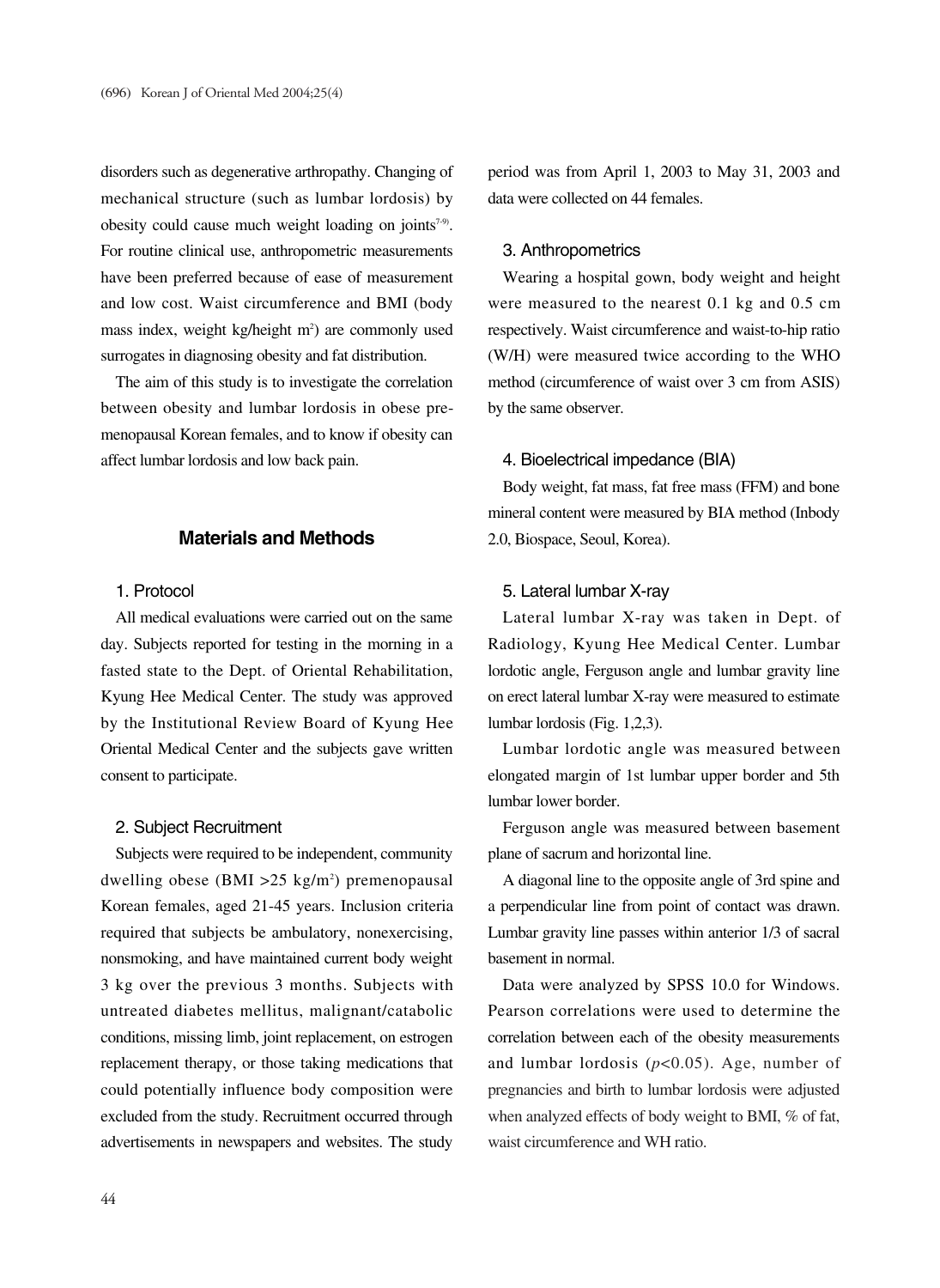





**Fig. 1.** Lumbar Lordotic Angle Measurement

**Fig. 2.** Ferguson Angle Measurement **Fig. 3.** Lumbar Gravity Line Measurement

#### **Table 1.** Distribution of Age, Height and Weight

| Age(year) | Number(%) | Height(cm)       | Weight(Kg)      |
|-----------|-----------|------------------|-----------------|
| $21 - 30$ | 24(55)    | $161.13 + 4.92*$ | $82.25 + 11.74$ |
| $31 - 40$ | 15 (34)   | $159.73 + 5.65$  | $80.82 + 12.99$ |
| $41 - 45$ | 5(11)     | $159.00 + 8.03$  | $78.64 + 13.24$ |
| Total     | 44 (100)  | $160.41 + 5.48$  | $81.35 + 12.10$ |

 $*$ : Values are Mean  $\pm$  SD

**Table 2.** Distribution of BMI, Body Fat Rate, Waist Circumference and WH Ratio

| Age(year)       | BMI(Kg/m <sup>2</sup> ) | $BFR(\% )$     | WC(cm)         | WH ratio      |
|-----------------|-------------------------|----------------|----------------|---------------|
| $21 - 30(n=24)$ | $31.62 + 3.87$          | $46.21 + 7.99$ | $93.90 + 8.21$ | $0.84 + 4.04$ |
| $31 - 40(n=15)$ | $31.56 + 3.93$          | $45.78 + 6.74$ | $94.87 + 7.02$ | $0.84 + 2.99$ |
| $41 - 45(n=5)$  | $31.02 + 4.02$          | $46.10 + 7.38$ | $96.60 + 5.08$ | $0.86 + 2.07$ |
| Total(n=44)     | $31.76 + 3.81$          | $46.05 + 7.35$ | $94.53 + 7.44$ | $0.84 + 3.54$ |

Values are Mean  $\pm$  SD

BFR indicates Body Fat Rate

WC indicates Waist Circumference

### **Results**

### 1. Distribution of age, height and weight

Mean age of volunteers was  $30.77 \pm 6.46$  (Max 45, Min<sup>21)</sup>. Mean of heights was  $160.41 \pm 5.48$  cm, and mean weight was  $81.35 \pm 12.10$  kg. Distribution of age, height and weight is in Table 1.

# 2. Distribution of BMI, body fat ratio, waist circumference and WH ratio

Distribution of BMI, body fat ratio, waist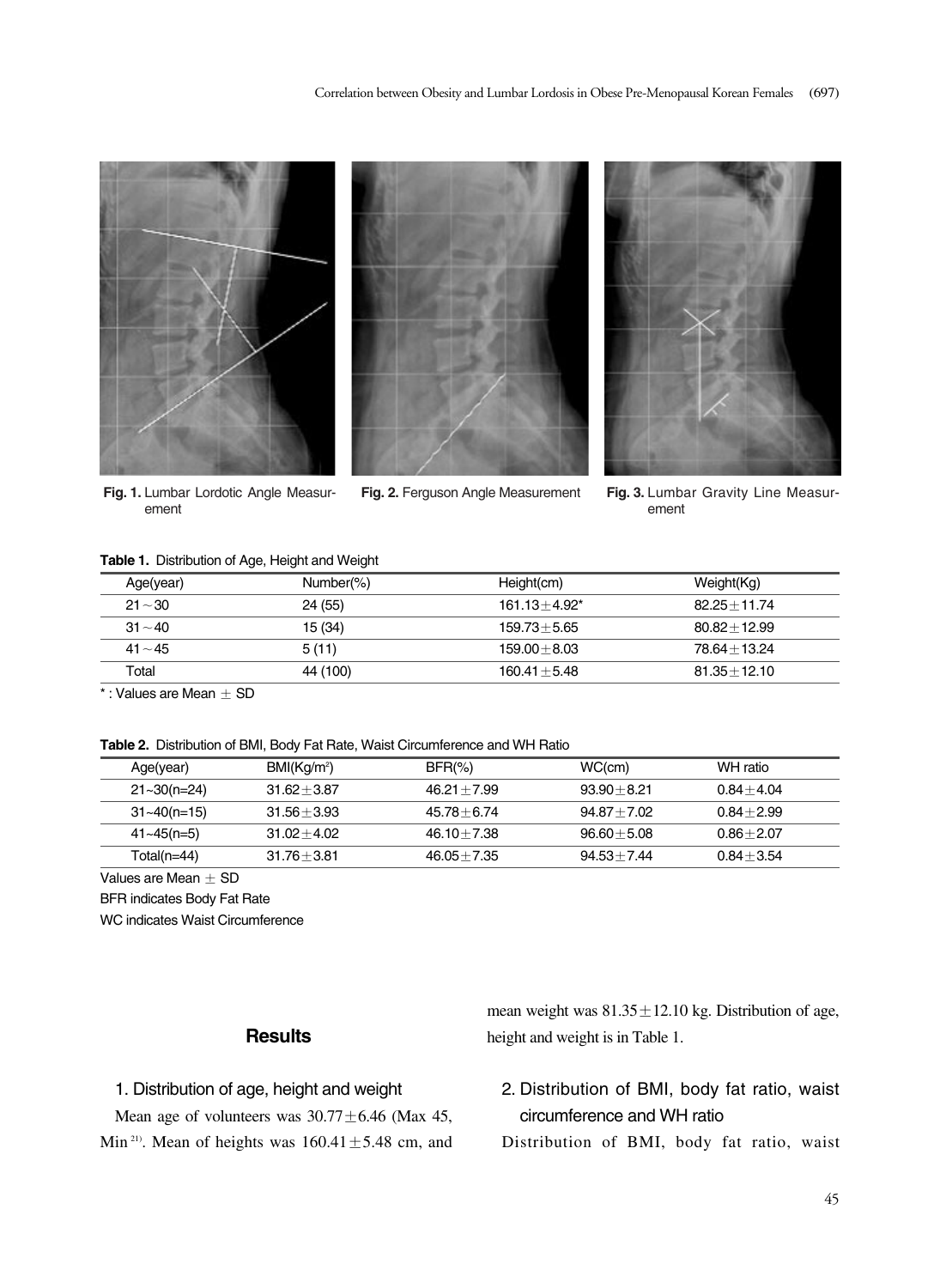| Age(year)           | $LLA(^\circ)$   | $FA(^\circ)$   | LGL(ratio)    |
|---------------------|-----------------|----------------|---------------|
| $21 \sim 30$ (n=24) | $44.17 + 11.09$ | $36.75 + 7.26$ | $0.71 + 0.35$ |
| $31 \sim 40$ (n=15) | $44.53 + 8.96$  | $36.60 + 6.66$ | $0.87 + 0.41$ |
| $41 \sim 45$ (n=5)  | $42.40 + 13.52$ | $37.00 + 6.93$ | $0.66 + 0.41$ |
| $Total(n=44)$       | 44.09+10.46     | $6.73 + 6.87$  | $0.76 + 0.38$ |

**Table 3.** Distribution of Lumbar Lordotic Angle, Ferguson Angle and Lumbar Gravity Line

Values are Mean  $\pm$  SD

LLA indicates Lumbar Lordotic Angle

FA indicates Ferguson Angle

LGL indicates Lumbar Gravity Line

|  | Table 4. Relationship between BMI and Lumbar Lordosis. |  |  |  |  |
|--|--------------------------------------------------------|--|--|--|--|
|--|--------------------------------------------------------|--|--|--|--|

| $LLA°$ )                                                  | $FA(^{\circ})$ | LGL(ratio) | Pearson   |  |  |  |
|-----------------------------------------------------------|----------------|------------|-----------|--|--|--|
| Correlation                                               | $-0.486*$      | $-0.379**$ | $-0.406*$ |  |  |  |
| LLA indicates Lumbar Lordotic Angle                       |                |            |           |  |  |  |
| FA indicates Ferguson Angle                               |                |            |           |  |  |  |
| <b>LGL indicates Lumbar Gravity Line</b>                  |                |            |           |  |  |  |
| *: Statistically significant ( $p<0.01$ )                 |                |            |           |  |  |  |
| $**$ . Ctatiatically oignificant $(n, n \cap \mathbb{R})$ |                |            |           |  |  |  |

\*\* : Statistically significant (*p*<0.05)

#### **Table 4.** Relationship between BMI and Lumbar Lordosis.

| LLA <sup>°</sup>                    | $FA(^\circ)$ | LGL(ratio) | Pearson   |
|-------------------------------------|--------------|------------|-----------|
| Correlation                         | -0.486*      | -0.379**   | $-0.406*$ |
| LLA indicates Lumbar Lordotic Angle |              |            |           |

FA indicates Ferguson Angle

LGL indicates Lumbar Gravity Line

\* : Statistically significant (*p*<0.01)

\*\* : Statistically significant (*p*<0.05)

| Table 5. Relationship between % of Fat, Waist circumference, WH ratio and Lumbar Lordotic Angle, Ferguson Angle, and |  |  |  |  |  |
|----------------------------------------------------------------------------------------------------------------------|--|--|--|--|--|
| Lumbar Gravity Line.                                                                                                 |  |  |  |  |  |

| Pearson             | LLA <sup>°</sup> | $FA(^\circ)$ | LGL(ratio) |
|---------------------|------------------|--------------|------------|
| Correlation         |                  |              |            |
| $%$ of fat          | $-0.381$         | $-0.280$     | $-0.244$   |
| Waist circumference | $-0.358$         | $-0.216$     | $-0.359$   |
| WH ratio            | $-0.020$         | $-0.063$     | $-0.225$   |

LLA indicates Lumbar Lordotic Angle

FA indicates Ferguson Angle

LGL indicates Lumbar Gravity Line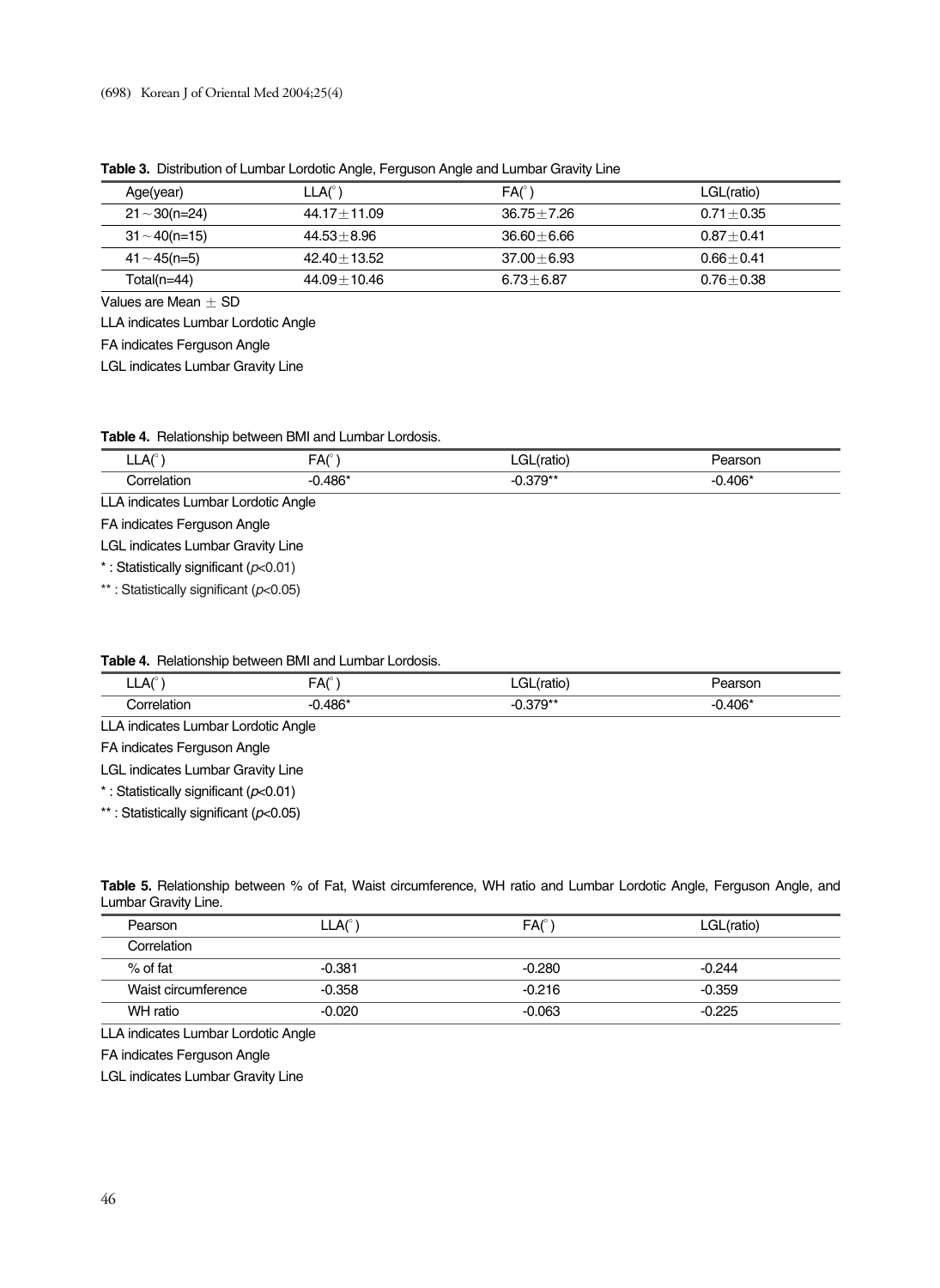

**Fig. 4.** In simple linear correlation analysis between BMI and Lumbar Lordotic Angle, there is a significant negative correlation (Rsq=0.2361).



**Fig. 5.** In simple linear correlation analysis between BMI and Ferguson Angle, there is a significant negative correlation (Rsq=0.1436).



**Fig. 6.** In simple linear correlation analysis between BMI and Lumbar Gravity Line(ratio), there is a significant negative correlation (Rsq=0.1649).

circumference and WH ratio are in Table 2.

# 3. Distribution of Lumbar lordotic angle, Ferguson angle and lumbar gravity line

Distribution of Lumbar Lordotic Angle, Ferguson

Angle and Lumbar Gravity Line is in Table 3

## 4. Correlation between obesity measurements and lumbar lordosis

There was a significant correlation between BMI and lumbar lordosis. BMI was correlated with lumbar lordotic angle, Ferguson angle and lumbar gravity line (Table 4, Fig. 4, 5, 6). Slight correlation was found between % of fat and lumbar lordotic angle (Pearson correlation -0.381). However its significance disappeared after adjusting for body weight. Waist circumference also had slight correlation with lumbar lordotic angle (Pearson correlation -0.358) and lumbar gravity line (Pearson correlation -0.359). However, its significance disappeared after adjusting for body weight. WH ratio had no correlation with lumbar lordosis (Table 5).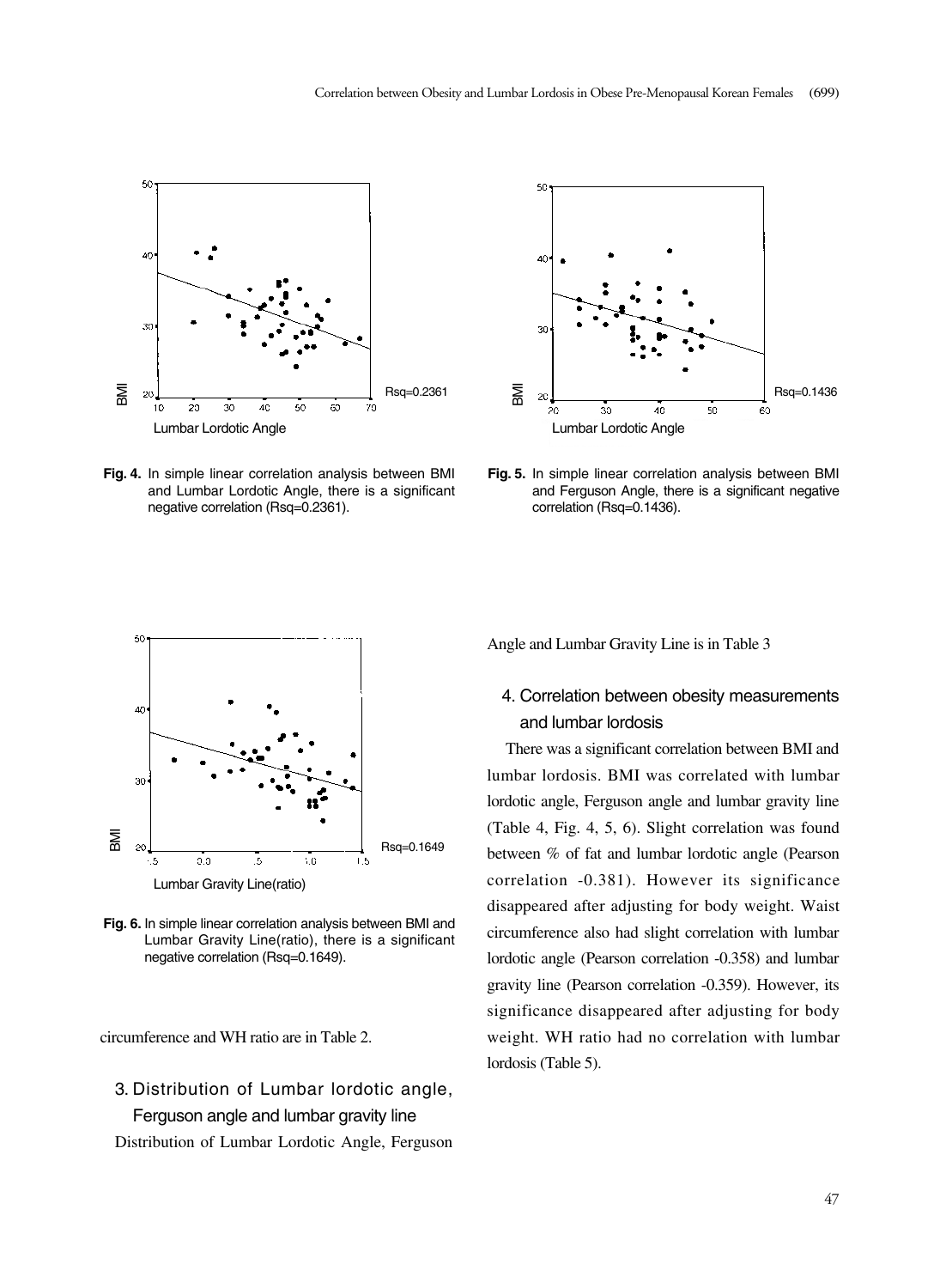### **Discussion**

Spinal curvature plays an important role in increasing elasticity against axial compression, and in keeping balance of body weight axis<sup>2</sup>. Curvature of sagittal plane depends on not only articular surface but many other factors such as para spinal muscle tone, balance of agonist and antagonist muscles, habit of posture, fatigue and so  $on<sup>10-11</sup>$ . Change of lumbar lordosis causes overloading on facet joint and intervertebral disc. In addition, nerve root compression, muscle contracture, degenerative change, and ligament injury can follow  $it<sup>3-5</sup>$ .

Obesity is not the only the cause of metabolic complication like syndrome-X. but one of the factors of musculo-skeletal disorder by its weight stress itself. It is also known as a moderate risk factor of low back pain7-9). In addition, obesity can change body shape and axis of weight balance, which can affect lumbar curvature<sup>12-13)</sup>.

Bener et.  $al^{\gamma}$  reported that obesity is moderately associated with low back pain in 802 male and female subjects. Lake et.  $al<sup>8</sup>$  investigated an association between obesity and back pain in 4395 men and 4468 women. In that study, no significant relationships were found for men. The risk of pain onset among women was evident in relation to BMI at baseline (age 23) and cannot therefore be explained by an effect of back pain on adiposity, which was the same direction of the current study.

The National Institutes of Health (NIH) and the World Health Organization (WHO) recently adopted similar body weight (adjusted for height) guidelines for overweight and obesity<sup>14-16</sup>). The body mass index (BMI  $=$  weight kg/height  $m<sup>2</sup>$ ) continues to be the most commonly used index of weight status, where normal weight is a BMI 18.5 - 25.9 kg/m2 overweight is a BMI 25.0 - 29.9 kg/m<sup>2</sup> and obese a BMI >30.0 kg/m<sup>2 16</sup>. However, in the Asia-Pacific guideline, BMI>25kg/m<sup>2</sup> defines as obesity<sup>17)</sup>. Despite BMI not being a measure of body composition, it is commonly considered an index of fatness due to the high correlation between BMI and percent body fat in children<sup>18)</sup> and adults<sup>19)</sup>.

In this study, BMI was significantly correlated with lumbar lordosis. It is thought that BMI reflects height and body weight, which decide body shape. Other measurements showed slight correlations. However, after adjusting for body weight, their significance disappeared.

It is possible that changed body shape due to obesity can affect mechanical structure as well as various musculo-skeletal disorders. In conclusion, BMI was the most useful index which reflects change of mechanical structure of lumbar than other variables in this study. Further study is necessary to elucidate the mechanism of lumbar spinal disorders in obesity and the criteria of BMI that increase complications of lumbar musculoskeletal disorders.

### **Study limitation**

The current study population is limited to premenopausal women because of the sample size and birth history was not checked. Since birth history can be related to lumbar lordosis, following studies should be done including this factor. In addition, case-control studies are thought to be necessary afterward.

#### **Conclusion**

We compared the correlation between obesity and lumbar lordosis in 44 obese pre-menopausal Korean females, and got results as below.

1. BMI had a negatively significant correlation with lumbar lordotic angle, Ferguson angle and lumbar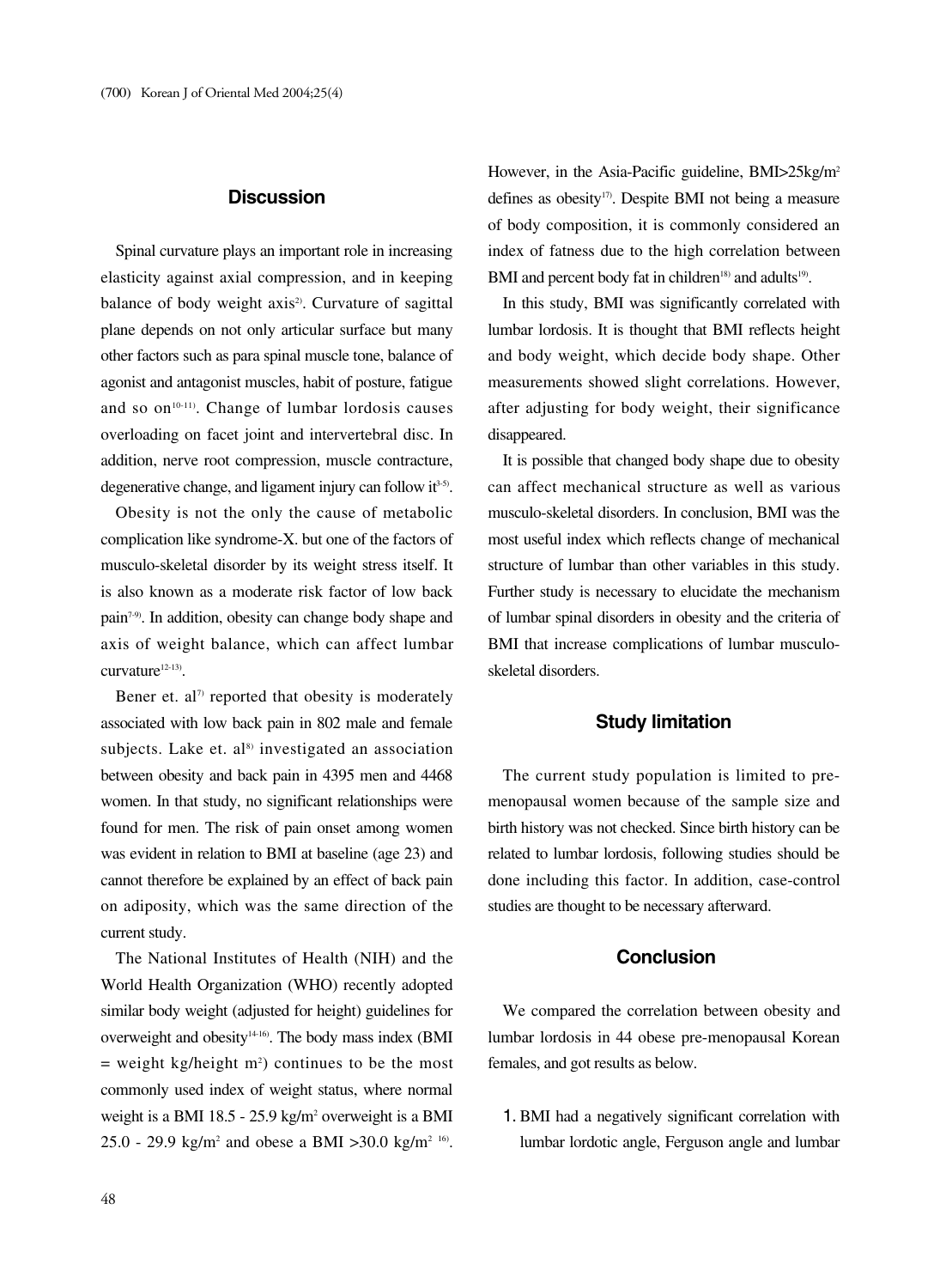gravity line.

- 2. There was a weak correlation between % of fat and lumbar lordotic angle (Pearson correlation - 0.381). However, its significance disappeared after adjusting for body weight.
- 3. Waist circumference had a slight correlation with lumbar lordotic angle (Pearson correlation -0.358) and lumbar gravity line (Pearson correlation - 0.359). However, its significance disappeared after adjusting for body weight.
- 4. WH ratio had no correlation with lumbar lordosis.

These data show that obesity is related to mechanical structures, such as lumbar lordosis. Obesity can be a stressor of the lumbar spine, and cause of lumbar spinal disease. BMI could be thought as a most useful factor which creates effects on lumbar curvature.

### **References**

- 1. Jackson RP, McManus AC. Radiographic analysis of sagittal plane alignment and balance in standing volunteers and patient with lower back pain matched for age, sex and size : A prospective controlled clinical study. Spine. 1994;14:1611-8.
- 2. I.A.Kapandji. Physiology of joint III. Korean version. Seoul:Hyunmun comp, 1998:8-15.
- 3. Bene E. Measurement of the lumbosacral angle and its clinical significance. Z Rheumatol. 1981;40(3):149-52.
- 4. Murata Y, Utsumi T, Hanaoka E, Takahashi K, Yamagata M, Moriya H. Changes in lumbar lordosis in young patients with low back pain during a 10-year period. J Orthop Sci. 2002;7(6):618-22.
- 5. Tsuji T, Matsuyama Y, Sato K, Hasegawa Y, Yimin Y, Iwata H. Epidemiology of low back pain in the elderly: correlation with lumbar lordosis. J Orthop Sci. 2001;6(4):307-11.
- 6. Polly DW, Kilkelly FX, McHale KA, Asplund LM (1996. Measurement of lumbar lordosis. Spine 21(13):1530-6
- 7. Bener A, Alwash R, Gaber T, Lovasz G. Obesity and low back pain. Coll Antropol. 2003 Jun;27(1):95-104.
- 8. Lake JK, Power C, Cole TJ. Back pain and obesity in the 1958 British birth cohort. cause or effect? J Clin Epidemiol. 2000 Mar 1;53(3):245-50.
- 9. Leboeuf-Yde C. Body weight and low back pain. A systematic literature review of 56 journal articles reporting on 65 epidemiologic studies. Spine. 2000 Jan 15;25(2):226-37.
- 10. Mitnitski A, Yahia L, Newman N, Gracovetsky S, Feldman A. Coordination between the lumbar spine lordosis and trunk angle during weight lifting. Clin Biomech, 1998;13(2):121-7
- 11. Janet G. Travell, David G. Simons. Myofacial Pain and Dysfunction - The Trigger Point Manual Vol. 2. US:Wiliams & Wilkins. 1993:28-88
- 12. Orvieto R, Rand N, Lev B, Wiener M, Nehama H. Low back pain and body mass index. Mil Med. 1994 jan;159(1):37-8.
- 13. Tuzun C, Yorulmaz I, Cindas A, Vatan S. Low back pain and posture. Clin Rheumatol. 1999;18(4):308-12.
- 14. World Health Organization. Obesity: preventing and managing the global epidemic. Report of a WHO consultation on obesity. Geneva, June 35, 1997. Geneva: WHO, 1998.
- 15. US Department of Health and Human Services. Clinical guidelines on the identification, evaluation, and treatment of overweight and obesity in adults: the evidence report. Washington, DC: US DHHS, 1998 98- 4083.
- 16. Expert panel on the identification, evaluation, and treatment of overweight in adults. Clinical guidelines on the identification, evaluation, and treatment of overweight and obesity in adults; Executive summary. Am J Clin Nutr 1998;68:899-917.
- 17. Bray G. Contemporary diagnosis and management of obesity, Handbooks in Health Care Company, 2003.
- 18. Mei Z, Grummer-Strawn LM, Pietrobelli A, Goulding A, Goran MI, Dietz WH.Validity of body mass index compared with other body-composition screening indexes for the assessment of body fatness in children and adolescents. Am J Clin Nutr 2002;75(6):978-85.
- 19. Gallagher D, Visser M, Sepulveda D, Pierson RN,